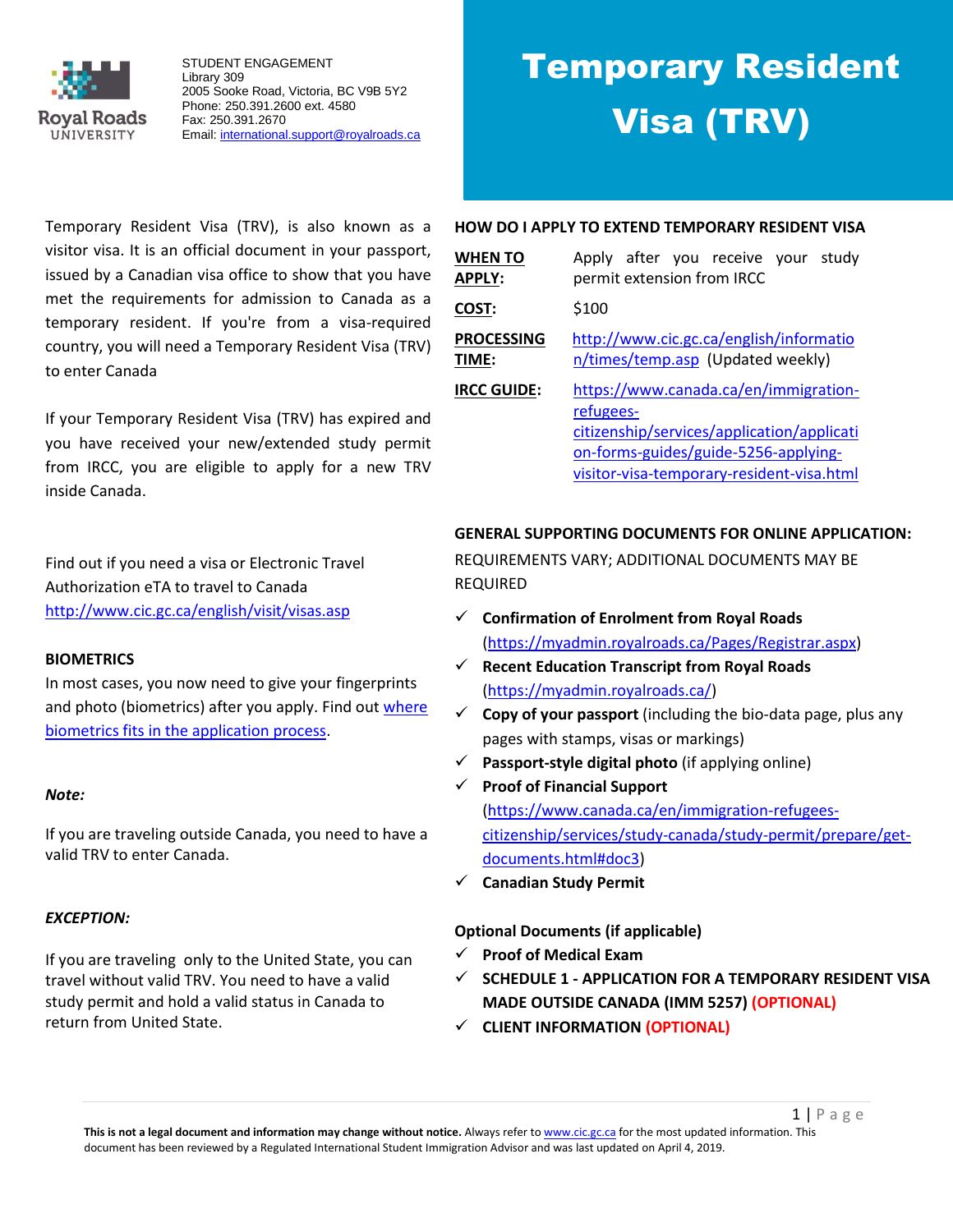

# Temporary Resident Visa (TRV)

# **APPLYING FOR A TEMPORARY RESIDENT VISA ONLINE (IN CANADA)**

## **STEP 1: CREATE/LOG IN TO YOUR ACCOUNT**:

<http://www.cic.gc.ca/english/e-services/account.asp>



- . Sign in with a GCKey user ID and password if you don't use a Sign-In Partner.
- . Register for a GCKey user ID and password if you don't have one.

# **STEP 2: START AN APPLICATION**

### **Click on 'Apply to come to Canada'**

### **Start an application**

### Apply to come to Canada

Includes applications for visitor visas, work and study permits, Express Entry and International Experience Canada. You will need your personal reference code if you have one.

#### Refugees: Apply for temporary health care benefits

Use this application if you are a protected person or refugee claimant who wants to apply for the Interim Federal Health Program.

# a Government of Canada login (GCKey)

You can create and sign in to an account using: your online banking login (Sign-In Partner)

### What's the difference?

- Sign-in Partner (SecureKey Concierge) uses your online banking information
- GCKey is the Government of Canada Credential

#### **Students: Transfer schools**

For approved study permit holders only. Tell us if you are changing designated learning institutions. You will need your application number.

# **STEP 3: PERSONAL CHECKLIST**

#### **Personal checklist**

### **Personal Reference Code**

#### If you have already completed the Come to Canada or the Express Entry wizard, you would have rode, based on the answers you provided. ed a document checklist and/or a personal re Please enter your personal reference code to begin your application. (req  $\mathbf{o}$

#### Continue Cancel

#### I do not have a Personal Reference Code

If you do not have a personal reference code, you may answer a series of questions to find out if you are eligible to apply for a visa and/or permit, apply fo<br>Express Entry, and begin an online application. If you begin your application after you have logged into your account, you will not receive a personal reference code, as the system will save you<br>document checklist right into your account.

### Determine your eligibility and apply online:

 $\epsilon$  isitor visa, study and/or work permit Express Entry (EE) Step 3: **Step 3: According 2: According IRCCC** question and find out whether and find out whether you are eligible to a product out when the step  $\mathcal{L}$ 

## If you have already completed the Come to Canada or the Express Entry wizard, you would have received a document checklist and/or **a personal reference code**, based on the answers you provided. Move to **STEP 5**

If you don't have a personal reference code, please click on **VISITOR VISA, STUDY and/or WORK PERMIT**

This is not a legal document and information may change without notice. Always refer t[o www.cic.gc.ca](http://www.cic.gc.ca/) for the most updated information. This document has been reviewed by a Regulated International Student Immigration Advisor and was last updated on April 4, 2019.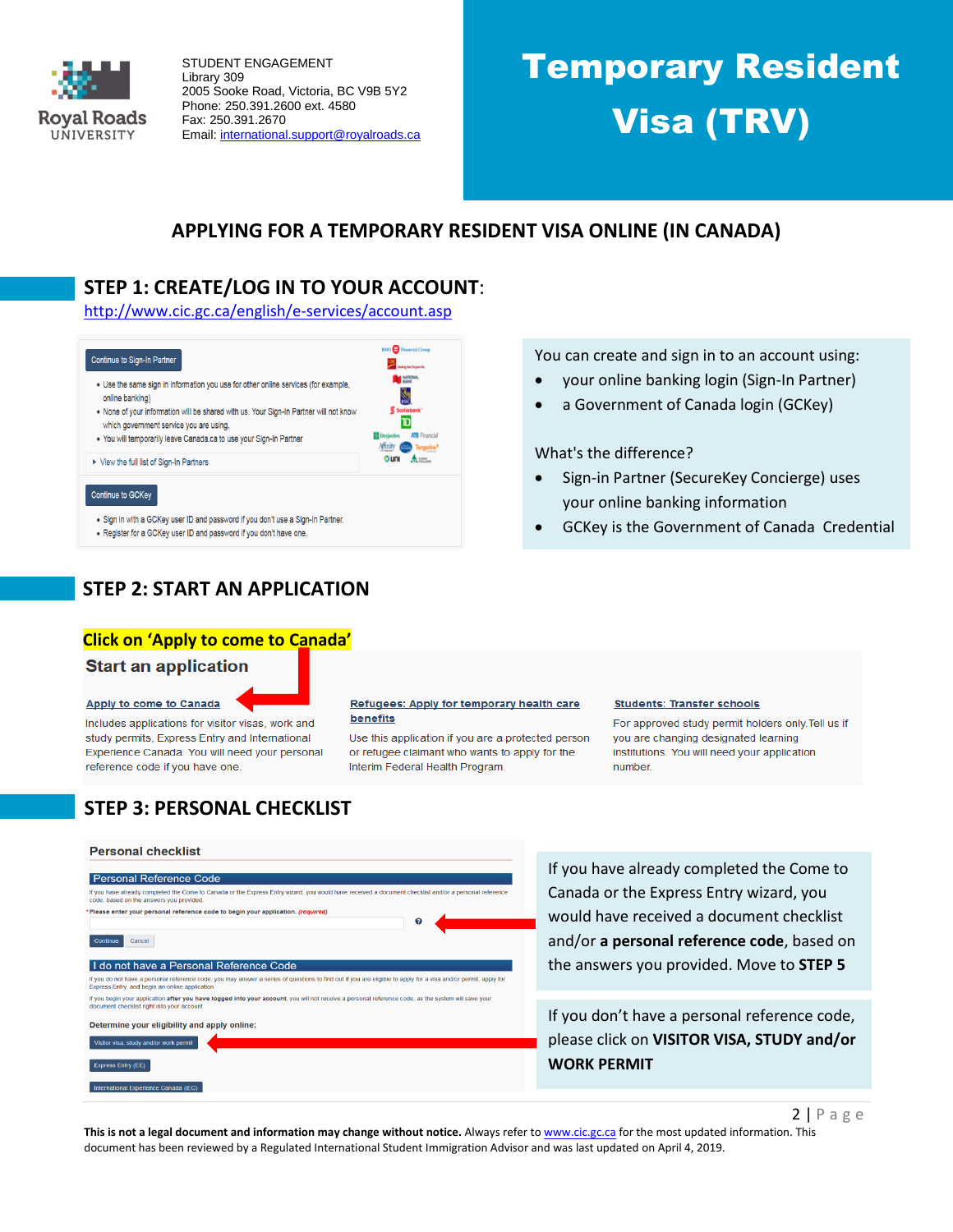

# Temporary Resident Visa (TRV)

## **STEP 4: FIND OUT IF YOU'RE ELIGIBLE TO APPLY**



### **TIPS TO COMPLETE THE ELIGIBILITY QUESTIONARY:**

**Some points to consider when completing your application online:** 

- $\checkmark$  You cannot skip questions or sections.
- $\checkmark$  Use the "Modify my Answers" link to change your answers, if necessary.
- If you don't understand a question, **click the question mark** for more information
- $\checkmark$  Check the Glossary. Clicking on the blue, underlined words will give you the definition.
- $\checkmark$  You can log out at any point by clicking on "Exit" and return to complete your application. **You have 60 days to complete it.** Your unsent application will expire after 60 days and you will need to begin a new application.

The following table provides guidance on the IRCC Eligibility Questionnaire when applying for your Temporary Resident Visa extension. The questionnaire will generate your document checklist and personal reference code. Note: This guide does not include all the eligibility questionnaire questions. Please use your own discretion in answering any questions not included in this guide.

| <b>Questions</b>                                                                                                                                                                                                                                                                                                                                                                                                                                                                             | <b>Answers</b>                   |  |  |  |  |
|----------------------------------------------------------------------------------------------------------------------------------------------------------------------------------------------------------------------------------------------------------------------------------------------------------------------------------------------------------------------------------------------------------------------------------------------------------------------------------------------|----------------------------------|--|--|--|--|
| What would you like to do in Canada?                                                                                                                                                                                                                                                                                                                                                                                                                                                         | Study                            |  |  |  |  |
| How long are you planning to stay in Canada?                                                                                                                                                                                                                                                                                                                                                                                                                                                 | Temporarily – more than 6 months |  |  |  |  |
| What is your current country of residence?                                                                                                                                                                                                                                                                                                                                                                                                                                                   | Canada                           |  |  |  |  |
| What is your current immigration status in Canada?                                                                                                                                                                                                                                                                                                                                                                                                                                           | Student                          |  |  |  |  |
| *IN THE TEMPORARY RESIDENT VISA section click CONTINUE*<br><b>Temporary Resident Visa</b><br>You will need a temporary resident visa to return to Canada.<br>If you are working or studying in Canada, your temporary resident visa may expire at the same time as your work or study permit. If your work or study<br>permit is expiring soon, please renew your study or work permit first. Once your study or work permit is approved, you may apply for your temporary<br>resident visa. | Continue                         |  |  |  |  |
| Which of the following best describes your situation? (required)                                                                                                                                                                                                                                                                                                                                                                                                                             | I have a study permit            |  |  |  |  |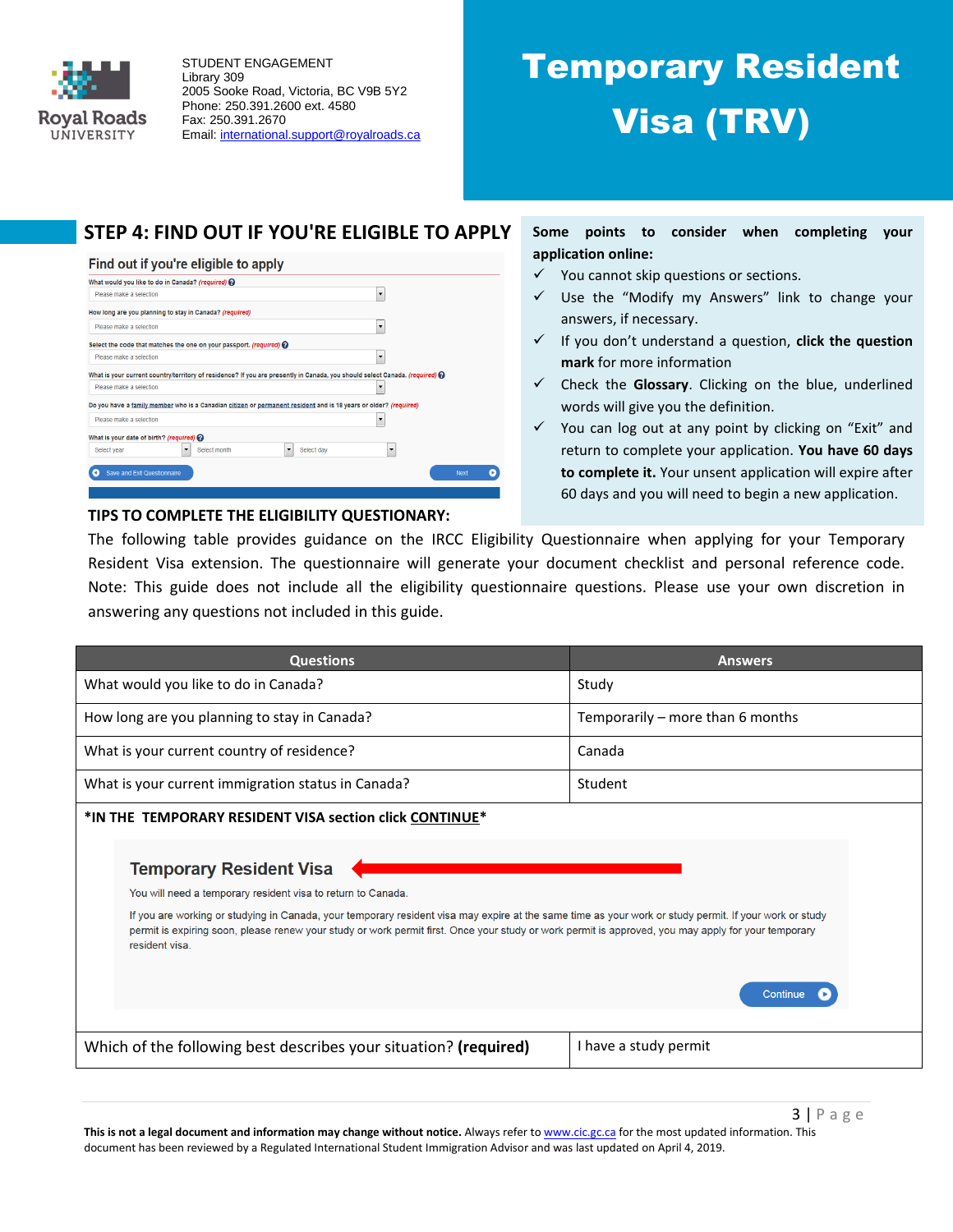

# Temporary Resident Visa (TRV)

# **STEP 5: GATHER ALL YOUR SUPPORTING DOCUMENTS IN ELECTRONIC FORMAT (A PDF, TIFF, JPG OR DOC FILE). THE MAXIMUM SIZE OF EACH FILE IS 4 MB.**

| <b>Application Form(s)</b>  |                                                                                                       |                       |                    |  |
|-----------------------------|-------------------------------------------------------------------------------------------------------|-----------------------|--------------------|--|
|                             | <b>Application Form(s)</b>                                                                            |                       |                    |  |
| <b>Details</b>              | <b>Document Name</b>                                                                                  | <b>Instructions</b>   | <b>Options</b>     |  |
| Not Provided                | Application for Visitor Visa (Temporary Resident Visa) Made<br>Outside of Canada (IMM5257) (required) | Q                     | <b>Upload File</b> |  |
|                             |                                                                                                       |                       |                    |  |
| <b>Supporting Documents</b> |                                                                                                       |                       |                    |  |
|                             | <b>Supporting Documents</b>                                                                           |                       |                    |  |
| <b>Details</b>              | <b>Document Name</b>                                                                                  | <b>Instructions</b>   | <b>Options</b>     |  |
| Not Provided                | Passport (required)                                                                                   | ค                     | <b>Upload File</b> |  |
| Not Provided                | Digital photo (required)                                                                              | Q                     | <b>Upload File</b> |  |
| Not Provided                | Proof of upfront medical exam (required)                                                              | ิค                    | <b>Upload File</b> |  |
| Not Provided                | Recent Education Transcript (required)                                                                | 0                     | <b>Upload File</b> |  |
| Not Provided                | Canadian Work or Study Permit (required)                                                              | $\boldsymbol{\Omega}$ | <b>Upload File</b> |  |
| Not Provided                | Proof of Next Terms Enrolment (required)                                                              | 0                     | <b>Upload File</b> |  |
| Not Provided                | Proof of Means of Financial Support (required)                                                        | ค                     | <b>Upload File</b> |  |

**Click here to download the application form. Please make sure you fill the application form and upload the file.**

**Note:** If you see a "Please wait…" message

- Download an IRCC form
- Click on the **download arrow** at the top right to save the file onto your computer.
- Open the form with Adobe Reader. If you don't see the download arrow/option, move your cursor to the top part of the screen and it will appear.
- You must upload every requested form and document. You will not be able to proceed to the next steps until you upload every form and document requested.

# **APPLICATION FORM FAQ**

## **The information in the form fields below is for example purposes only. Ensure you enter your personal information on your application**

### **What is a UCI?**

- UCI stands for "unique client identifier", and is also known as "Client ID."
- It is the **8 or 10 digit** number that is found **on your study permit** in the following format: xx-xxxx-xxxx

### **For the visa requested section?**

**-** Choose 'Visitor Visa'

### **How do I fill current country or territory of residence?**

- **-** Country or Territory should be CANADA
- *(if you are outside Canada please mention the country you are currently applying from)*
- Your status should be **STUDENT** (if you have a valid Study Permit)
- The **"from"** date should be the date your original study permit was issued.
- The **"to"** date should be the expiry date of your current study permit.

### *Note: If you have received the Post-Graduation Work Permit, your status will be 'WORKER'*

### **Do you have a National Identity Document?**

- If you have National Identify Document say YES and provide more information
- If you don't, say NO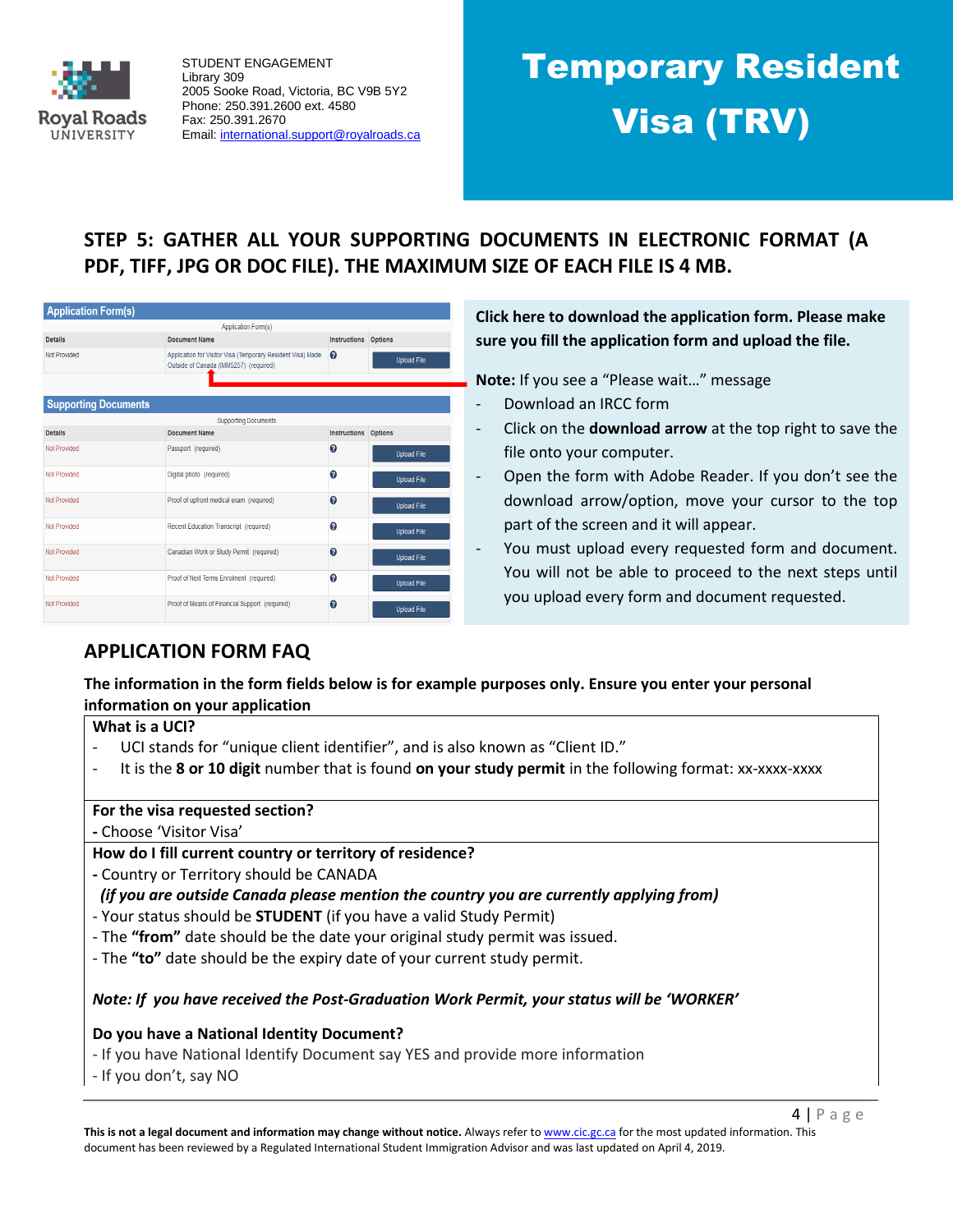

# Temporary Resident Visa (TRV)

### **How do I fill out my mailing address?**

- A "street no." is the location of a building on a street. Some "street names" may also contain numbers.

### **How should I complete the details of visit to Canada section?**

- **- For purpose of my visit:** Choose Returning Student
- **Indicate how long you plan to stay:** Study Permit start and end date

### **How to answer name address and relations of any person(s) or institution I will visit:**

- **- Name:** Royal Roads University
- **- Relationship to me:** Student
- **- Address in Canada:** 2005 Sooke Road, Victoria, BC V9B 5Y2

### *Note: If you have received the Post-Graduation Work Permit, your purpose of visit will be RETURNING WORKER and the length of stay will be the PGWP start and end date*

### **How do I complete the education section?**

- Your "Education" should only detail any postsecondary education that you have COMPLETED (i.e. you have finished and graduated from the program).

- If your current Royal Roads University studies are your only postsecondary studies since completion of high school, leave the section blank.

### **How do I complete the employment section?**

- Your "Current Activity/Occupation" should be as follows:
	- $\checkmark$  The dates of your Current Activity/Occupation should be a student "from" the beginning of your studies at Royal Roads University, "to" the current date.
	- $\checkmark$  Don't forget to include any activity or occupations in the last 10 years under "Previous" Activity/Occupation" – start by listing the most recent activity or occupation first. Activity/Occupation includes both work and schooling.

| <b>EMPLOYMENT</b>       |           |                                                                                                                                                                                        |                      |                                  |                             |
|-------------------------|-----------|----------------------------------------------------------------------------------------------------------------------------------------------------------------------------------------|----------------------|----------------------------------|-----------------------------|
| hospital administrator) |           | Give details of your employment for the past 10 years, including if you have held any government positions (such as civil servant, judge, police officer, mayor, member of parliament, |                      |                                  |                             |
| From                    |           | * Current Activity/Occupation                                                                                                                                                          |                      | * Company/Employer/Facility name |                             |
|                         |           | Student                                                                                                                                                                                |                      | Royal Roads University           |                             |
| *YYYY<br>*MM            |           |                                                                                                                                                                                        |                      |                                  |                             |
| To                      |           | * City/Town                                                                                                                                                                            | Country or Territory |                                  | *Province/State             |
|                         |           | Victoria                                                                                                                                                                               | Canada               |                                  | $\overline{\phantom{a}}$ BC |
| YYYY                    | <b>MM</b> |                                                                                                                                                                                        |                      |                                  |                             |

### **How do I sign the form if applying online?**

If you're applying online; you should upload the form without signing it. After uploading all your documents, you will later be asked to sign your application by typing your name.

### **TO COMPLETE YOUR FORM**

- After you finish your application, click on the "**Validate**" button located at the top or bottom of the form. This will generate a barcode page at the end of the application.